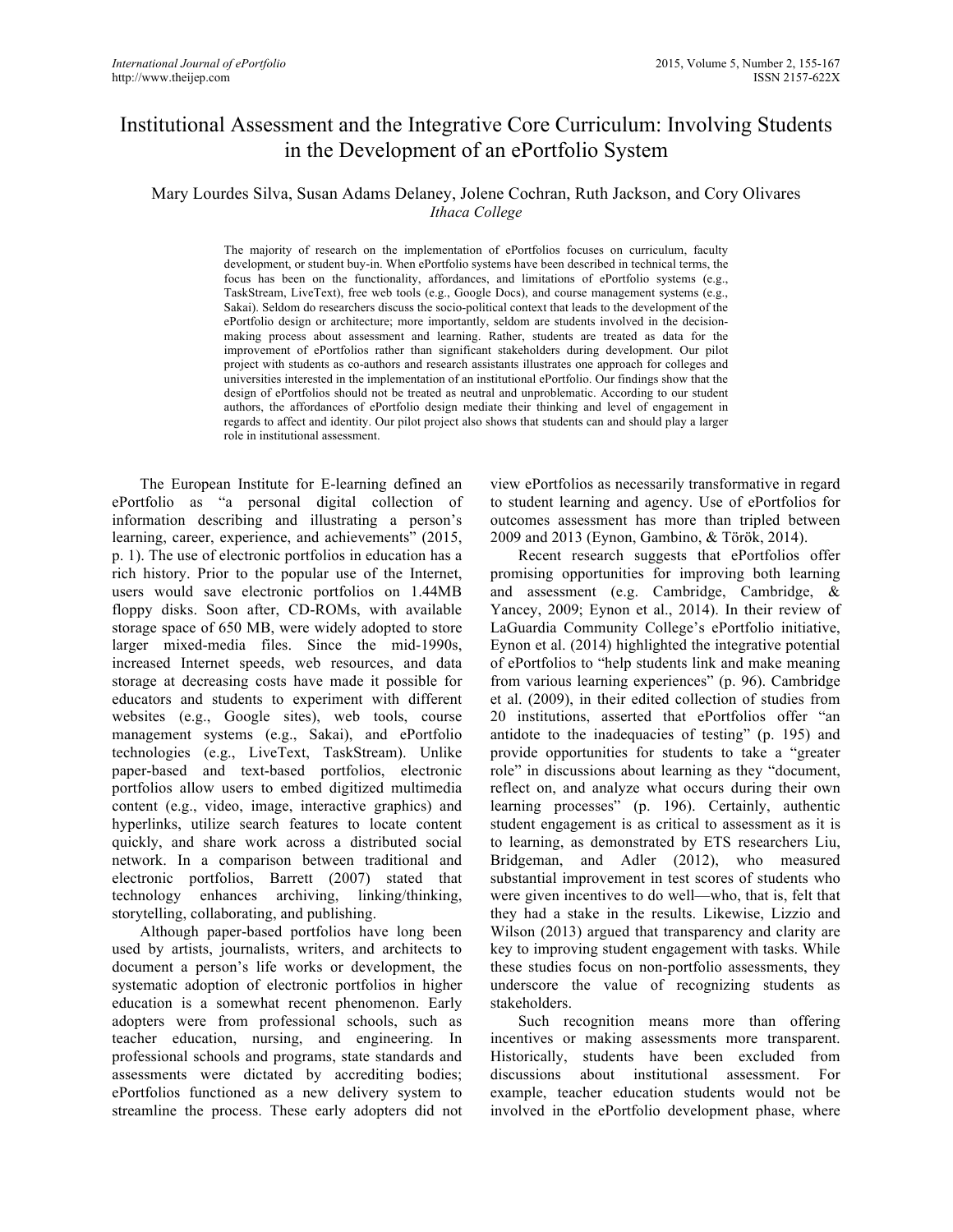information architecture and relationship to student learning and assessment are discussed. Certainly, many programs have attempted to include student input. For instance, the University of Delaware's ePortfolio expansion effort involved interviews and surveys with students, as well as faculty (University of Delaware). However, the primary representation of students in the assessment process is in the form of artifacts to be scored and converted to data. Decisions about ePortfolio design and policy should not only be made for students, but with students, as well. As researchers and educators, we must function as assessment sponsors and invite students to the discussion of ePortfolio design and policy.

How can we include students in these processes? What might student perspectives on institutional assessment offer? This paper reports on a semester-long pilot project that involved four undergraduate Writing majors at a private liberal arts college in the development of an institutional ePortfolio in its early stages of implementation.

## **Research on Electronic Portfolio Design**

Zaldivar, Summers, and Watson (2013) classified two types of ePortfolios: product-based portfolios and process-based portfolios. Product-based portfolios have been perceived as a reliable assessment method, whereas process-based portfolios have been viewed as "too loose, too flexible and hence preventing scaffolded, guided facilitation of learning" (p. 223). Long-time scholar of ePortfolio theory and practice, Helen Barrett (2007), distinguished between the two portfolio types according to their educational and rhetorical purpose—process-based portfolios are student-centered, contingent, and messy, mediating reflection and assessment *for learning*; product-based portfolios, in contrast, showcase knowledge and function as assessment *on learning*. Barrett (2007) argued that we are losing the stories that students share about their learning in exchange for checklists of skills. Zaldivar et al. (2013) stressed that product-based portfolios, as an assessment option, are ideal when compared to traditional test-based assessments. Moreover, a process-based portfolio structured as a "messy" representation of a student's cognitive journey may not be ideal to show to potential employers or graduate programs, whereas a product-based portfolio would provide a more coherent, linear narrative. Although process-based portfolios can reflect genuine learning, they fail to evaluate institutional programs structured around very specific learning objectives and outcomes. Some degree of standardization is needed for administrators to make generalizable claims regarding the quality, effectiveness, and shortcomings of a program. To reconcile tensions between different portfolio types, Barrett (2007) recommended a design approach that integrates an archive of student work, a multimedia/multimodal authoring environment, and a standards-based assessment program.

Scholar and educator of ePortfolio design, Kathleen Blake Yancey (2004), distinguished between print and electronic portfolios according to their affordances. Traditionally, print portfolios have been organized in three ways: (a) by genre, (b) by learning outcomes, and (c) by an intellectual framework (e.g., guiding questions, themes, or principles). Similarly, digital portfolios have been structured in three ways. First, online assessment systems such as TaskStream have been used to organize student work. Each student works with the same interface and web tools and houses his or her work for program assessment. Yancey (2004) described the second model as the "print uploaded" portfolio in which the content, arrangement, and rhetorical purpose mirror the print portfolio and do not exploit the digital affordances of a hypermediated, multimedia/multimodal environment. In the third model, the student takes full advantage of the web presence by using hyperlinks, images, video, etc. Unlike the print portfolio, remediated from the book, which evinces a linear narrative of progression, the digital portfolio allows students to communicate multiple narratives through different modes and media. Yancey (2004) used the metaphor of the *gallery* to describe a unified fragmentation that exists within the online space. Within this space, artifacts can be articulated, repurposed, interrogated, and reflected upon. Much like a palimpsest, the digital portfolio is multi-layered and complex in its construction.

Barrett (2007) cites Paulson and Paulson (1994), who classify portfolios as either positivistic or constructivist in design and intent. The positivist (or assessment) portfolio is based on learning outcomes that have been appropriated externally, not by the individual student. According to Paulson and Paulson, positivism "assumes that meaning is constant across users, contexts, and purposes" (p. 7). In this model, a portfolio is evidence of whether or not students effectively met the learning outcomes. A constructivist designed (or learning) portfolio, on the other hand, "assumes that meaning varies across individuals, over time, and with purpose" (Barrett, 2007, p. 440). In this model, students construct narratives of their learning through the selection, organization, and reflection of artifacts. In sum, the positivist-assessment portfolio would be an assessment of learning, whereas the constructivist-learning portfolio would be an assessment for learning (Barrett, 2007).

## **Student Agency and Institutional Constraints**

In binary descriptions of portfolios, there tends to be an "us versus them" approach, in which institutional assessment is perceived as the antithesis to learning,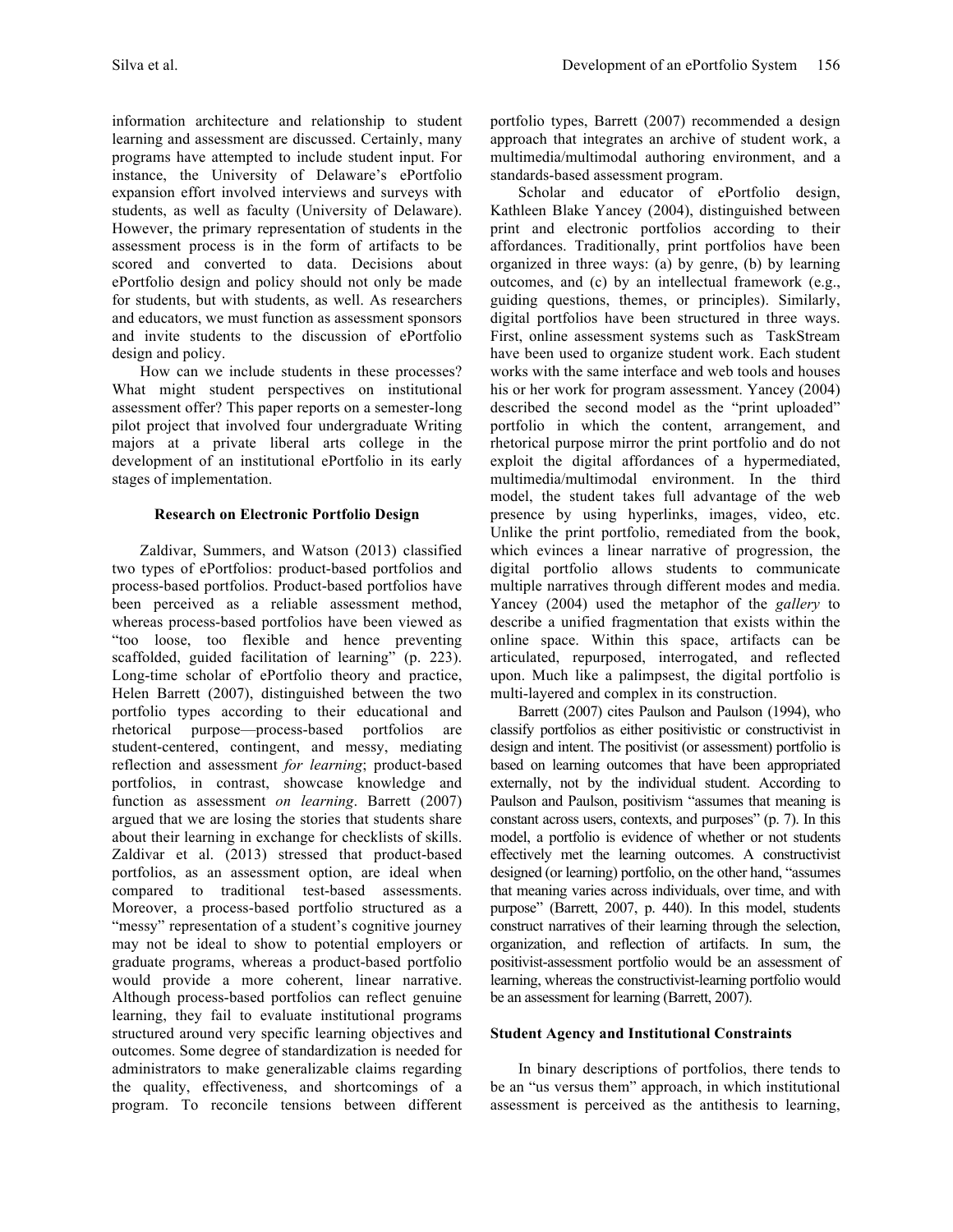while the student-centered portfolio is the embodiment of authentic learning. The difference between process/product-based portfolios or positivistic/constructivist portfolios has less to do with student learning and more to do with what counts as academic currency in a hierarchical system in which students have little influence or power to change that currency. For example, in colleges where institutional portfolios function as a graduation requirement, standardization ensures that each student fulfill the same minimum requirements to obtain a degree. In addition to grades, the most common currency in an educational system, ePortfolios are marketed as alternatives or supplements to traditional assessments and grades. Overly prescriptive ePortfolios, on the contrary, can produce the same effects as traditional models, minimizing student ownership of learning (Zeichner & Wray, 2001). Institutions market ePortfolio software as student-centered, noting web-authoring tools and resources as opportunities to share with nonacademic stakeholders (e.g., potential employers, graduate programs, and social media). However, to develop a system that satisfies the needs of all stakeholders (e.g., administrators, educators, ITS, and students) is untenable (Yancey, 2004). Yancey (2004) stated that the problem with the institutional assessment portfolio is that "each portfolio has *two* composers, (1) a student and (2) the system, with the system's override capability exerting greater authority" (p. 745). Thus, the design and objectives of institutional portfolios ultimately limit student innovation and freedom of expression. In addition, if students fail to meet the standardized requirements, the product of their academic labor cannot be exchanged for a degree and holds little value in this particular economic system.

Wilhelm et al. (2006) warned that a "significant challenge exists when the same e-portfolio system is used both for student-centered purposes and for satisfying institutional needs such as program evaluation and accreditation" (p. 63). For Wilhelm et al. (2006), it becomes problematic to conduct research in this area because the terms *electronic portfolios* and *electronic assessment systems* are used interchangeably. In theory, ePortfolios have the potential to transform student learning, establish a dialogical and collaborative relationship between educators and students, and influence global changes in education. The bureaucratic problems that arise with large-scale electronic assessment systems suggest that portfolio pedagogy is inherently flawed. Barrett and Wilkerson (2004) acknowledged this dilemma regarding ePortfolios and electronic assessment systems when they ask, "How do we match the needs of the institution for valid and reliable data for accreditation and accountability while still meeting the needs of learners for formative assessment to enhance and support the learning process?" (para. 17). When ePortfolios are viewed as a type of currency within a hierarchical system, there is little compromise: a student's work either counts or does not count for graduation.

One motivation for large-scale ePortfolio assessments is the impetus to acquire validity and reliability, allowing administrators to formulate generalizations about student performance and comparisons between large groups. Huot and Williamson (1997) explained that large-scale assessment is always situated in political contexts in which tensions exist between multiple parties: for instance, taxpayers demanding accountability versus administrators, educators demanding academic autonomy versus administrators, or students demanding grades for degrees (or in some cases, academic freedom) versus educators. Huot and Williamson (1997) wrote,

The fact that students are compiling portfolios or writing in their classes with their teachers' and classmates' help is secondary. The ultimate authority in these situations has nothing to do with the activity in the classroom which produces the portfolios themselves. Instead, they are being used to generate scores which can support the reform movement. (p. 51)

In the end, assessment results are data used as evidence by various stakeholders to marshal arguments for additional (or reduced) resources and funds, accreditation requirements, and/or policy changes.

Thus, while many advocates of ePortfolios emphasize the importance of students in the assessment process, the hierarchical structure of institutional assessment necessarily marginalizes students. Driscoll and Wood (2007) wrote that educators presume that they need to direct student learning and "have seldom asked students about what kind of learning outcomes are important for their studies" (p. 58). Even advocates of student agency struggle, as evidenced in Light, Chen, and Ittelson's (2011) guide, *Documenting Learning with ePortfolios: A Guide for College Instructors*, in which they consistently speak of students as owners of their ePortfolios, but ultimately trace a highly constrained role for students. We are, of course, not the first to critique assessment or portfolios. While even proponents recognize many of the problems inherent in the process, Jensen (2010) argued that we may fall victim to a "will to student empowerment" (p. 129) and miss the ways that portfolio assignments can actually reify existing hierarchies. Yancey's (2011) response cites Joyes, Gray, and Hartnell-Young (2010), which analyzed ePortfolio implementations and noted the potentially disruptive nature of student ownership. However, while their very definition of ePortfolio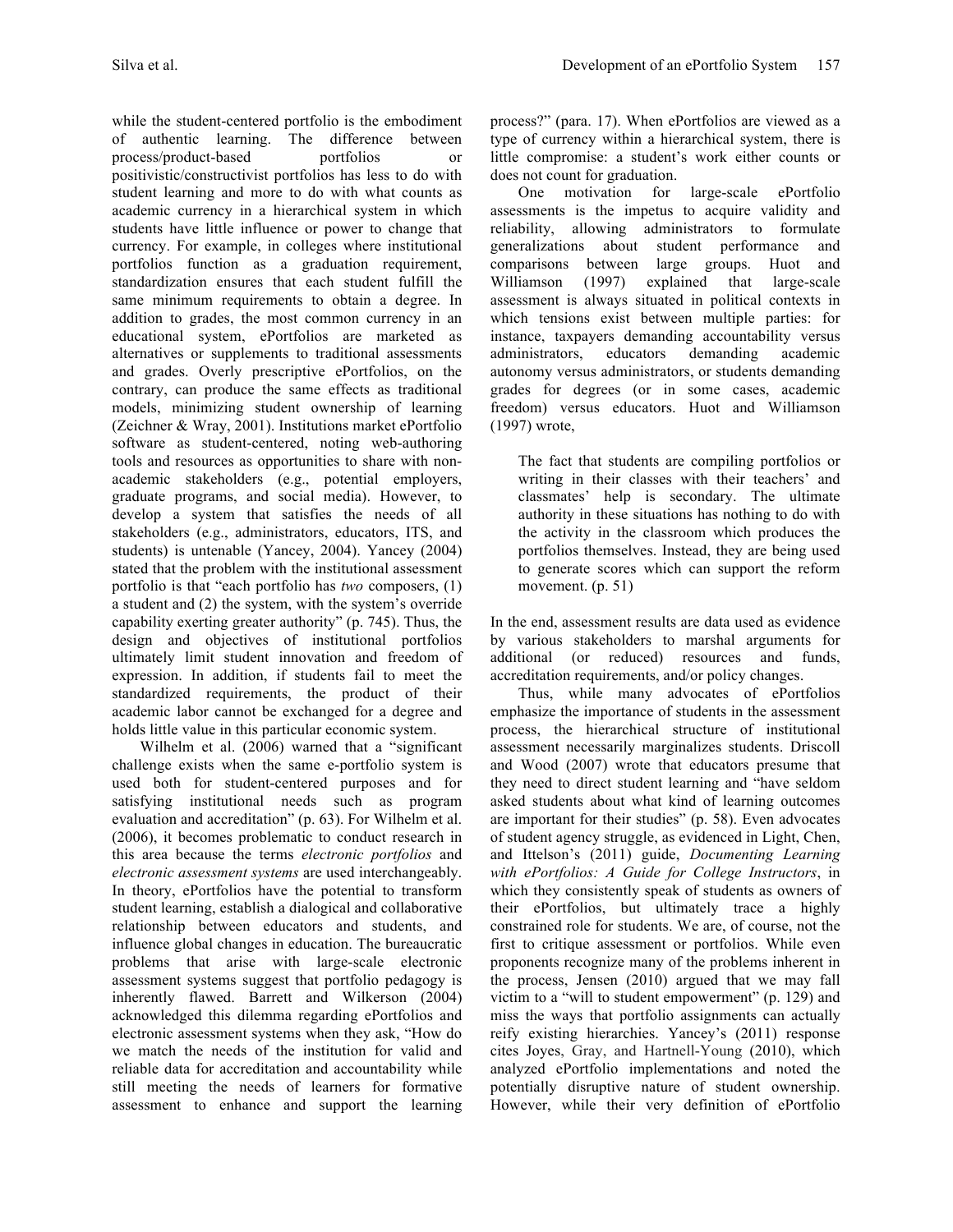emphasizes learner ownership and management, they identify this as a threshold concept—an idea that once understood wholly and irretrievably alters one's perception—noting that "e-portfolio implementation can be like a game of snakes and ladders where initial rapid progress can suffer major setbacks due to a poor understanding of the nature of e-portfolios" (p. 25). Failing to fully comprehend the implications of student ownership, then, can undermine the goals for ePortfolios.

Though inclusion of students at the level of classroom evaluation is not a radically new idea, particularly in Writing Studies (e.g., Danielewicz & Elbow, 2009; Inoue, 2005; Tchudi, 1997), the highly constrained role of students in ePortfolio design reflects the fundamental view of students throughout higher education. Whether students are considered children (as under *in loco parentis*) or consumers, they are rarely included in significant decision-making. Following the student protests of the 1960s and 1970s, longtime administrator Louis Benezet (1981) argued, "It is time to increase student membership on policy committees from tokenism to fair proportions" (p. 713). Benezet (1981) argued for the inclusion of students in everything from student affairs to curriculum development to institutional planning. Decades of scholarship viewed such inclusion as essential to creating a responsive, democratic campus culture (Benezet, 1981; Boland, 2005; Hawes & Trux, 1974; McGrath, 1970; Zuo & Ratsoy, 1999). Yet despite research on student inclusion in higher education, students continue to be excluded from decision-making and are frequently unaware of opportunities that do exist (Menon, 2003, 2005).

## **ePortfolio Design and Implementation at Ithaca College**

Ithaca College is a comprehensive private residential college with around 6,700 students, mostly undergraduates. Founded in 1892 as a music conservatory, the college has always sought to balance a professional orientation with a liberal education, with individual schools maintaining their own general education requirements. Over the past two years, in part in response to accreditation pressures, the college instituted a brand new college-wide general education program. This Integrative Core Curriculum (ICC), which began full implementation in Fall 2013, is the main pillar of the IC 20/20 strategic plan, which promises to prepare students to be integrative thinkers and collaborative problem solvers.

The ICC (n.d.) website defined integrative learning as "the process of making connections among concepts and experiences so that information and skills can be applied to novel and complex issues or challenges" (para. 1). In other words, integrative learning seeks to enable the transfer of strategies and ideas from one context to another. We want students, for example, to be able to take what they have learned in the required first-year writing course to assist them in understanding and composing arguments in a politics class, or to take the concepts learned in macroeconomics and use them to make sense of complex problems in an advanced business seminar. ICC utilizes a "themes-andperspectives" model in addition to requiring courses that emphasize diversity, quantitative literacy, and writing. To help students develop and demonstrate integrative learning, the college decided to roll out a brand new ePortfolio system along with ICC, with students collecting artifacts throughout their college careers.

The rapid development and implementation of this new general education system—a radical change in both form and scope—has necessarily prompted resistance, both to the substance of the system (with its emphasis on assessable student learning objectives [SLOs]) and to the process, with some faculty arguing that there has been insufficient time for careful deliberation. Students have also expressed concern about the process, including coverage in the student newspaper and direct questioning of administrators at student government meetings. This new general education curriculum, with its key ePortfolio component managed by TaskStream, thus presents both a challenge and an opportunity for the college. In the context of skepticism and resistance on the part of faculty and students, student buy-in becomes even more essential for successful implementation.

It is important to stress that what ePortfolio researchers and program leaders mean by a term like *implementation* varies across publications. On the Catalyst for Learning (n.d.) website, 24 campuses report on the success and challenges of implementing ePortfolio initiatives at their campus. At the University of Delaware (2013), their explanation of the implementation process began with the development of a conceptual framework based on the Inter/National Coalition of E-portfolio Research. Faculty members discussed their educational goals for undergraduate students. At Virginia Tech (2013), their scaling-up story is described in four phases, over a range of  $six +$ years. In the first phase, faculty pursued ePortfolios independently or within professional programs. In the second phase, there were systematic efforts to bring technology and pedagogy to the forefront. For the third phase, there was an institutional commitment to build an ePortfolio agenda for different purposes. At the present stage, the campus has adopted social pedagogies, reflective practice, and assessment.

In Hains-Wesson, Wakeling, and Aldred (2014), ePortfolio implementation at a university in Australia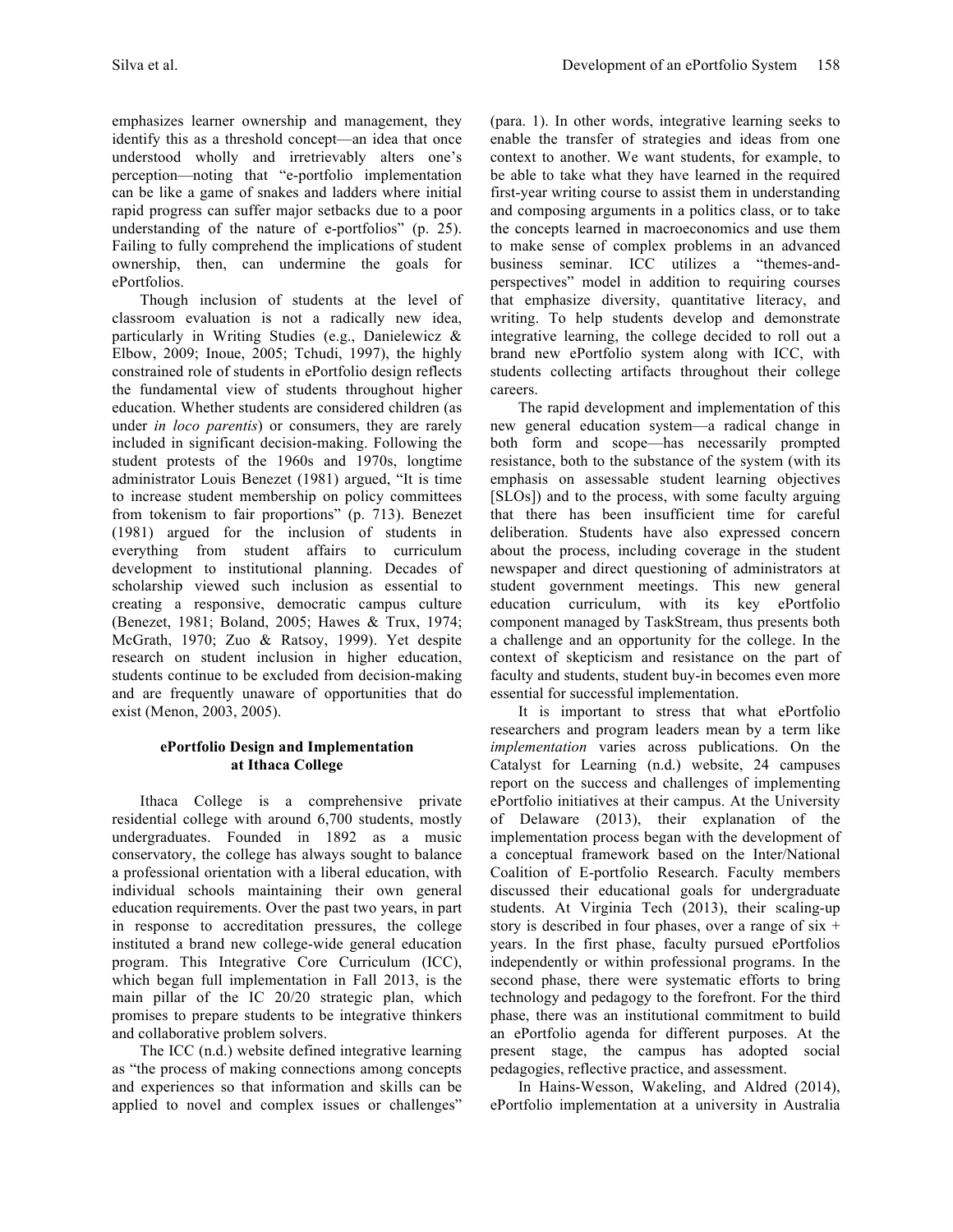emphasizes more the ongoing technical instruction/support and professional development of faculty around the use of a new, open-source ePortfolio software. In contrast, our present study focuses on an early phase of implementation: the intersection between a major overhaul of our general education program, the design of the ePortfolio software, and development of assessment policies for student learning and program review. As part of this early implementation phase, Mary Lourdes Silva coordinated the development of two separate ad hoc committees—one charged with creating the Directed Response Folio (DRF) within TaskStream (Figure 1), and the second charged with creating rubrics for each of the SLOs for ICC. The first committee was presented with the challenge of mapping the new ICC onto the new ePortfolio software. Due to her background in portfolio pedagogy and theory, Silva found it important to serve on both committees. At the same time, both authors collaborated to conduct a pilot study on ePortfolio design and implementation with four Writing majors. Silva attended biweekly meetings, reporting out on the results of the pilot study to both committees. Much of the literature focuses on portfolio design as a game changer when it comes to curriculum. It facilitates selfassessment and reflection (Rickards et al., 2008), integrative learning (Light, Sproule, & Lithgow, 2009), folio thinking (Chen & Mazow, 2002) and selfregulated learning (Massey, 2009). For that reason, Silva deemed it essential to include student input during the early design phase.

Part of the early discussions about TaskStream was the idea that this ePortfolio would solve all of our educational woes. First, it was supposed to direct students away from a checklist curriculum, which was perceived as a central problem with our old general education program. Second, it was supposed to assess the new general education program, ICC, which had been redesigned from the ground up. Third, it was perceived as transformative in that it would foster student autonomy, intentionality, metacognitive thinking, and self-regulated learning. Last, the ePortfolio was seen as a way for students to produce a showcase portfolio to professionalize their academic work for various stakeholders. There were, however, several contradictory objectives. To the committee, it was paramount that students take ownership of the ePortfolio and have the opportunity to upload any artifact in any medium or mode, so long as the artifact met the indicated SLOs. However, it was equally important to the committee that for assessment purposes, submissions should be "locked." In other words, after a set date students would not be capable of re-submitting artifacts. Assessment of selected ICC elements from the preceding semester are completed twice a year, in January and in May. In theory, students

could revise and re-submit artifacts during the Spring semester or submit work from other courses, so long as the new artifacts met the target SLOs. This is great for student learning because their understanding of the SLOs may evolve, and the evidence they wish to provide may change as their awareness changes. For assessment purposes, however, this presents problems because currently the ePortfolio software does not track which students resubmitted work; moreover, it does not segregate these students from the general population. Consequently, it would be difficult to evaluate the program efficiently.

Silva presented this contradiction to the committee; however, members did not find it to be a problem because they believed that artifacts would inevitably improve from freshman to senior year. This learning narrative is based on the assumption that cognitive development follows a linear regression line, a narrative that has more to do with validating instructor-designed pedagogy and curriculum and less to do with understanding learning in real time across various academic and non-academic contexts. In reality, learning can be messy and recursive, sometimes moving two steps forward and three steps back. One technical solution to resolve these contradictory objectives is to embed interconnected systems within the ePortfolio software. Barrett (2007) recommended that the ePortfolio software include an archive of student work, program assessment, and authoring tools. In other words, it should include a space for students to develop product-based and process-based ePortfolios. A technical solution in this case, however, does not change who actually controls the grand narrative for student learning and achievement. In sum, when it comes to institutional assessment, there are irreconcilable differences between product-based and process-based portfolios.

As noted earlier, the new curriculum was developed relatively rapidly, creating confusion and uncertainty. What were the principal functions of the ePortfolio? How would it work? What options would programs and students have? While TaskStream is designed to accommodate both product and processbased portfolio models, what policies need to be put in place? What technology and support will be needed? These decisions have significant implications for the amount of freedom individual programs, faculty, and students will have in shaping the ePortfolio.

## **Student Implementation of Pilot ePortfolio**

To help us consider these important concerns, we recruited four senior Writing majors to assist us in piloting the ePortfolio. While these students were part of the now-defunct general education system, their expertise, as advanced students, was invaluable.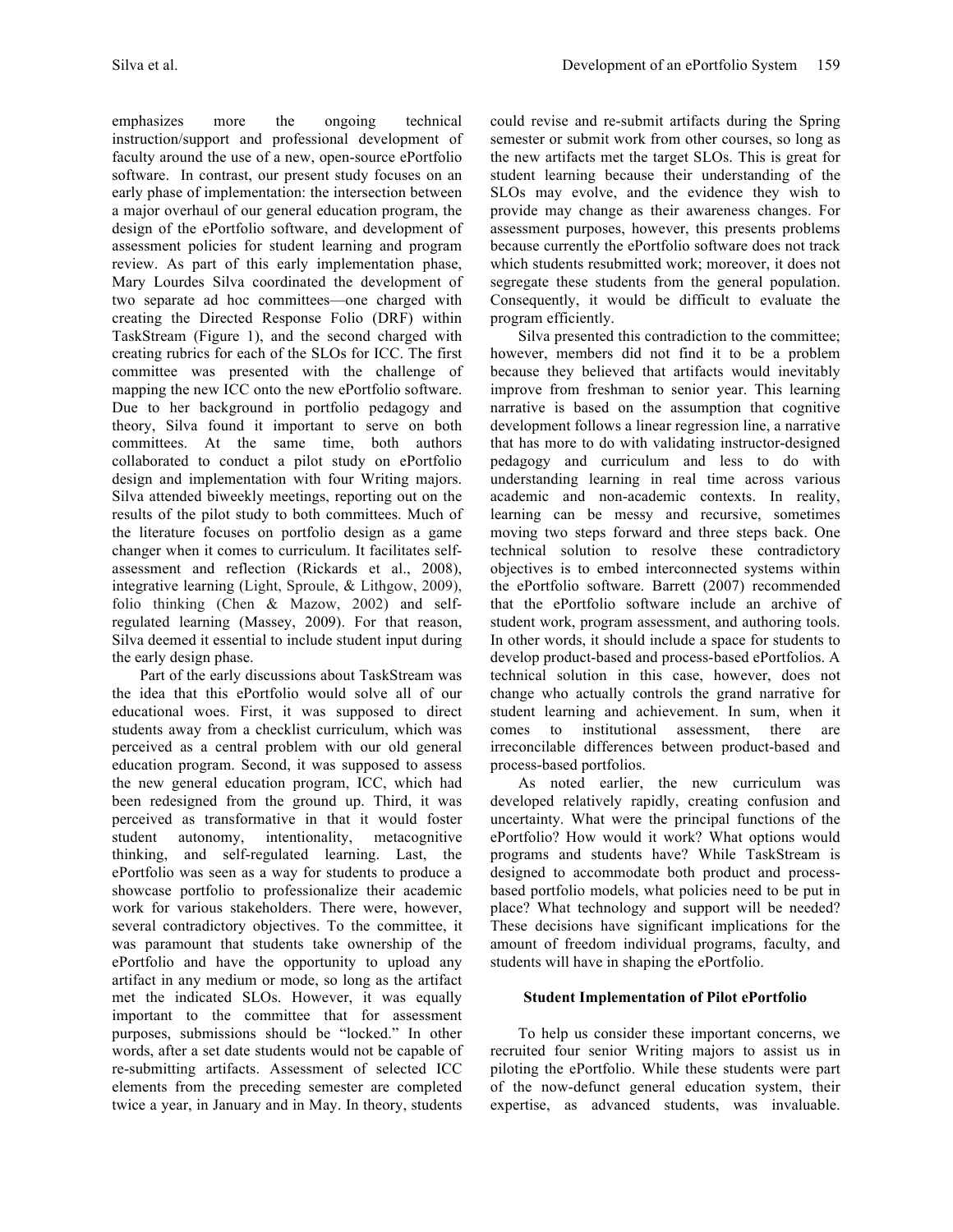|                                                                                                                                                                                                                                                                                                                                                                                                                                                                                                                                                                                                                                                                                                                                                             | $1$ abholically $1 \leq C$ Defines to $P\alpha_{\mathcal{S}}C$                                                                                                                                                                                                                                                                                                                                                                                                                                                                                                               |                                                                                                                           |                                                                                                                                                                                                                                                                                          |                             |                         |
|-------------------------------------------------------------------------------------------------------------------------------------------------------------------------------------------------------------------------------------------------------------------------------------------------------------------------------------------------------------------------------------------------------------------------------------------------------------------------------------------------------------------------------------------------------------------------------------------------------------------------------------------------------------------------------------------------------------------------------------------------------------|------------------------------------------------------------------------------------------------------------------------------------------------------------------------------------------------------------------------------------------------------------------------------------------------------------------------------------------------------------------------------------------------------------------------------------------------------------------------------------------------------------------------------------------------------------------------------|---------------------------------------------------------------------------------------------------------------------------|------------------------------------------------------------------------------------------------------------------------------------------------------------------------------------------------------------------------------------------------------------------------------------------|-----------------------------|-------------------------|
| taskstream                                                                                                                                                                                                                                                                                                                                                                                                                                                                                                                                                                                                                                                                                                                                                  | <b>Mary Lourdes</b><br>Silva                                                                                                                                                                                                                                                                                                                                                                                                                                                                                                                                                 |                                                                                                                           | My Account Logout & IM @ Help                                                                                                                                                                                                                                                            |                             | <b>C</b> ITHACA COLLEGE |
|                                                                                                                                                                                                                                                                                                                                                                                                                                                                                                                                                                                                                                                                                                                                                             | * Folios & Web Pages Lessons, Units & Rubrics Standards Communications Resources TS Coordinator                                                                                                                                                                                                                                                                                                                                                                                                                                                                              |                                                                                                                           |                                                                                                                                                                                                                                                                                          |                             |                         |
| $\triangleq$ Analytics                                                                                                                                                                                                                                                                                                                                                                                                                                                                                                                                                                                                                                                                                                                                      |                                                                                                                                                                                                                                                                                                                                                                                                                                                                                                                                                                              |                                                                                                                           |                                                                                                                                                                                                                                                                                          |                             |                         |
| <b>ICC Faculty Training</b>                                                                                                                                                                                                                                                                                                                                                                                                                                                                                                                                                                                                                                                                                                                                 |                                                                                                                                                                                                                                                                                                                                                                                                                                                                                                                                                                              |                                                                                                                           |                                                                                                                                                                                                                                                                                          |                             |                         |
| Template: ICC Faculty Training                                                                                                                                                                                                                                                                                                                                                                                                                                                                                                                                                                                                                                                                                                                              |                                                                                                                                                                                                                                                                                                                                                                                                                                                                                                                                                                              | <b>V</b> Work                                                                                                             | <sup>5</sup> Comments                                                                                                                                                                                                                                                                    | <sup>2</sup> Scores/Results | <sup>5</sup> Options    |
| Preview as Folio                                                                                                                                                                                                                                                                                                                                                                                                                                                                                                                                                                                                                                                                                                                                            |                                                                                                                                                                                                                                                                                                                                                                                                                                                                                                                                                                              |                                                                                                                           |                                                                                                                                                                                                                                                                                          |                             |                         |
| - Expand All<br>- Collapse All<br><b>General Information</b><br><b>Themes and Perspectives</b><br>Tthaca Seminar Artifact(s)<br>(ICSM)<br>Creative Arts Artifact(s) (CA)<br>Humanities Artifact(s) (HM)<br>Natural Sciences Artifact(s)<br>(SC)<br>Social Sciences Artifact(s)<br>(SO)<br><b>Academic Writing</b><br>Academic Writing Artifact(s)<br><b>Diversity (DV)</b><br>Oiversity Artifact(s)<br>Second Diversity Course<br><b>Quantitative Literacy (QL)</b><br>Quantitative Literacy<br>Artifact(s)<br><b>Writing Intensive (WI)</b><br>Writing Intensive Artifact(s)<br><b>Complementary Liberal Arts</b><br>(CLA)<br>CLA Learning Artifacts<br>H&S CLA Planning<br>Statement(s)<br>ICC Capstone (CP)<br>CC Capstone Learning<br><b>Reflection</b> | Welcome to the ICC Faculty Training program<br>This DRF is to help train faculty who are supporting the Integrative Core Curriculum. This DRF is a copy of what the students see.<br>Completing this ICC Directed Response Folio is a graduation requirement for students entering Ithaca College in the 2013-2014<br>academic year.<br><b>Getting Started with Programs</b><br>If this is your first time working within DRF programs, you may wish to view or print our Getting Started Guide or call Mentoring<br>Services at 1.800.311.5656 for help starting your work. | <b>Program Links</b><br>* Overview<br><sup>®</sup> More Help<br>* More about DRF<br>programs<br>add content<br>More about | In the DRF program, add<br>work to your DRF (Directed<br>Response Folio) in the Work<br>tab. View evaluation results<br>in the Scores/Results tab,<br>and find other options (like<br>e-mailing and publishing<br>options) in the Options tab.<br>* More about how to<br>Program Options |                             |                         |
|                                                                                                                                                                                                                                                                                                                                                                                                                                                                                                                                                                                                                                                                                                                                                             |                                                                                                                                                                                                                                                                                                                                                                                                                                                                                                                                                                              |                                                                                                                           |                                                                                                                                                                                                                                                                                          |                             |                         |
|                                                                                                                                                                                                                                                                                                                                                                                                                                                                                                                                                                                                                                                                                                                                                             |                                                                                                                                                                                                                                                                                                                                                                                                                                                                                                                                                                              |                                                                                                                           |                                                                                                                                                                                                                                                                                          |                             |                         |
|                                                                                                                                                                                                                                                                                                                                                                                                                                                                                                                                                                                                                                                                                                                                                             |                                                                                                                                                                                                                                                                                                                                                                                                                                                                                                                                                                              |                                                                                                                           |                                                                                                                                                                                                                                                                                          |                             |                         |

Figure 1 *TaskStream ICC DRF Webpage*

Throughout the spring of 2013, supported by college grants, we worked together to review relevant research, interview faculty, and analyze rubrics. From this collaborative process, we were able to identify four typical ePortfolio design approaches: course-based, levels, SLO, and openended. In the course-based approach, students must submit artifacts from core courses in their major or program. The levels approach is similar, in that artifacts must be submitted from freshman, sophomore, junior, and senior courses. Slightly more open-ended is the SLO approach, which allows students to upload any artifact so long as they can articulate a rationale for how the artifacts meet the designated student learning outcomes. In the last design model, the open-ended approach, students determine for themselves the rhetorical objectives of the ePortfolio and determine which artifacts meet those objectives. The four Writing majors on our team each selected one of the ePortfolio design models and took several weeks to construct their individual ePortfolios.

As a group, we identified three key themes that emerged from the student narratives, as well as shared attitudes and responses to the four ePortfolio

design models. First, each student's *identity* as a writer was foregrounded, in terms of both control over ePortfolio design and awareness of how work would be received by potential audiences. Second, students' rationales for the selection of portfolio artifacts emphasized *affect*, as students described their emotional relationships with the writing. Third, students' approaches to artifact selection tended to emphasize either a *holistic* or *cohesive narrative*; that is, they either assembled a range of artifacts that created a holistic account of their four years' work, or they selected artifacts that emphasized cohesion and integration among their courses. For this paper, three of the four chose to participate as co-authors and reflect on their experiences.

#### **Identity**

The question of identity figured prominently in students' articulations of why they selected a particular ePortfolio design. Ruth Jackson majored in Writing with a minor in Deaf Studies. A born storyteller, Jackson took courses in playwriting and poetry, in addition to performing with a signing choir on campus.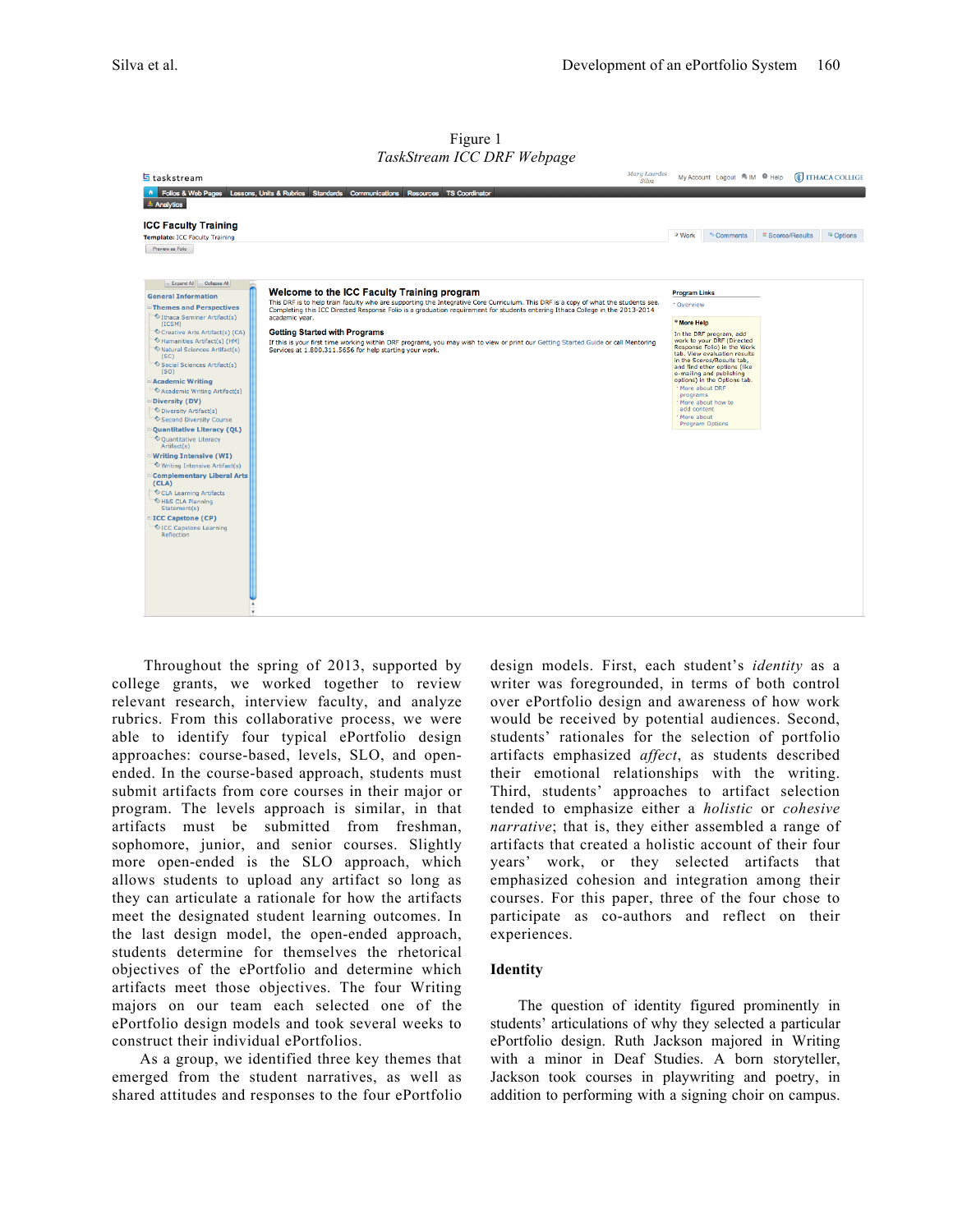Her choice of the levels approach emphasizes the importance of her identity as a creative individual:

Creativity is in my blood and runs through every endeavor and project I pursue. I've never been able to fit inside any mold an authority figure has set in front of me. Each one of us is unique and should be treated as such. This is the main reason why I chose the levels approach for my ePortfolio. We were given the opportunity to be flexible in putting however many artifacts in the ePortfolio. This approach gave me the ability to choose different types of writing as well as how many.

Jackson viewed the final, senior level as representing how the various threads of her identity came together in her senior project,

a novel about the stereotypes of deafness and the hearing, because I was able to use everything that I learned and develop a story of my own choosing. Deaf culture fascinated me ever since I started learning American Sign Language in high school. I just knew that I would use my senior project to encompass both my passions, writing and Deaf culture.

Jolene Cochran majored in Writing with a concentration in Creative Writing and minored in Art, German Language Studies, and the Honors Program. Her reflection focused on the affordances of the openended approach:

While I am theoretically a "digital native," I've never had the latest gadgets, known the best programs, or been privy to the kind of technological awareness that my classmates seemed to grasp intuitively. During high school, I began experimenting with blogging, because it is almost the proverbial destiny of an American teenager who "journals" to write a blog at some point or another. Sites such as Posterous and Blogger were ideal for a tech-neophyte like me: they gave enough guidance to be easily navigable but also provided a wide range of design and layout options so that I still felt as though I could impose my own identity upon the blog and control its tone. Though my confidence with technology has grown over the years and I no longer need that same type of hand-holding, the concept of the blog stuck with me. So when I began the ePortfolio process, a blog was what I imagined.

Echoing Yancey (2004), Cochran sought to create a digital space in which artifacts could be articulated, repurposed, and reflected upon:

After reading Carpenter, Apostel, and Hyndman's (2012) "Developing a Model for ePortfolio Design: A Studio Approach," I was even more set on this kind of blog-like structure where written, visual, and aural elements could be intertwined to reflect a student's identity, skills, and knowledge. Though this study focused primarily on the importance of periodic peer and faculty review, it also stressed the idea of the ePortfolio as an art object where "multiple modes come together to form a powerful communication object" (p. 170). Based on this idea of multi-modality I knew I wanted to integrate design into my own portfolio, but also wanted the artifacts to reflect my experiences as a Writing major at Ithaca College.

Cory Olivares is a creative writer who completed a fantasy novel as his senior project. His reflection emphasized his identity as a highly focused transfer student:

I did not necessarily go to college as a pathway to a set job, or riding the post-high school wave into what many refer to as the college experience. Being a transfer student, and wanting mainly to learn how to write in order to become a selfsufficient author, my creative works in the classroom were my most valued. The ePortfolio system gave me a way to easily organize my documents from my transfer school and IC into a cohesive package that I could take with me postgraduation. The course-based approach allowed me to choose which writing courses and artifacts I wanted to showcase. It also allows students to demonstrate their own personal identity, whether it be a love of writing fiction, creative nonfiction, or a certain theme like writing about nature.

## **Affect**

Identity for the three student authors includes a passion for particular kinds of work, the deep emotional connection writers have with their own creative efforts. Emotional connection with individual pieces of writing played a key role in artifact selection, as students recalled the strong emotions from when they first developed that artifact. That is, they chose work that had been particularly meaningful or enjoyable at the time of creation. Jackson's first selection was an essay from Introduction to the Essay, the required gateway course for Writing majors, which shifted her understanding of what writing and creativity could be:

This researched essay on beading granted me the opportunity to talk with a professional who owns a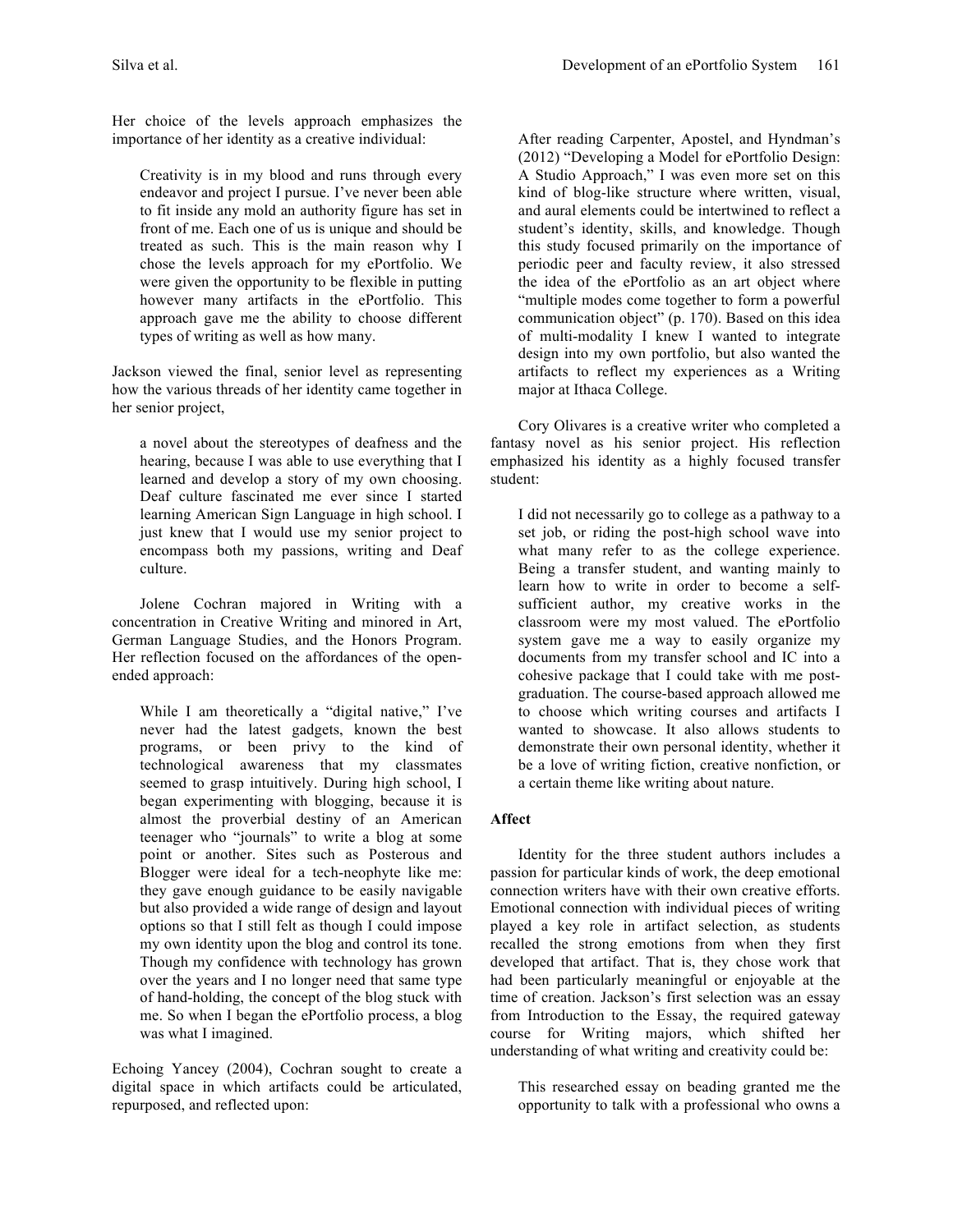beading store. She shared with me the different crafts one can make and the types of beads that come from all over the world. Beading has been a part of my life since I was elementary age and continued to grow with me. Now, I spend time and money to make jewelry not only for myself but for others as well. I wrote this essay with passion and vigor for two reasons, one being the fact that I love the craft and two because I believe this is a form of art. I remember we had such a debate about whether or not beading should even be considered art.

For Cochran, too, the emphasis was on choosing artifacts that represented growth or challenge:

Choosing the artifacts as well as categorizing them proved to be much more challenging than I had originally thought. I tried to choose pieces that would fulfill the criteria for both the ePortfolio rubrics while also choosing pieces I felt were essential to my growth as a writer. Many times the pieces I chose were ones that I can firmly say were *not* good pieces of writing, but instead demonstrated some failing that I had since rectified, such as my freshman essay in which my thesis completely got lost in the kerfuffle of description and prose. Still other artifacts were ones that I was particularly proud of, such as my pieces for the college's senior art show and my capstone project.

Olivares noted the tension between institutional expectations that are built into student learning objectives and students' own affective relationship with their scholarly and creative work:

While I respect and understand the importance of the general education courses such as the science and history ones, I didn't really value the artifacts that came out of it for their quality and as they pertained to my overall goal for the ePortfolio. I also wanted to showcase a wide array of my own personal works that I loved. While the ePortfolio structure allowed you to submit any number of artifacts per category, trying to fit certain artifacts into sometimes restrictive guidelines (and vice versa) felt forced. I didn't like placing a story I really loved under simply "shows rhetorical literacy." I felt that this devalued my work and found myself trying to find artifacts that I might have otherwise not enjoyed, but that fit well into the given subject. Thus, after graduation I would have a portfolio that pleased the ICC guidelines, but was essentially alien to me.

# **Narrative**

Olivares's concern highlights the students' desire to craft a narrative that would fully and truthfully represent themselves. Their approaches to artifact selection tended to emphasize either a *holistic* or *cohesive narrative*; that is, they either assembled a range of artifacts that created a holistic account of their four years' work, or they selected artifacts that emphasized cohesion and integration among their courses. Jackson, for example, noted how she overcame her initial reluctance to include early writing in the portfolio by considering the way the artifacts came together to demonstrate her development as a writer:

I didn't particularly like to share my horrible writing from back then and on top of that, I was also self-conscious. I didn't feel confident in myself as a writer. As I progressed through this project, I found out that my writing wasn't awful if you look at it as a freshman piece. Seeing how one has grown is always a good thing. Through this, I saw my strengths and my weaknesses. No one really becomes a perfect writer. We all learn from each other and continue to strengthen our pieces.

Olivares acknowledged the potential value of crafting an ePortfolio that would enable him to define himself according to a body of work, rather than a transcript. While emphasizing his desire to create a cohesive narrative that effectively represented his identity, he expressed frustration with the ways in which an assessment-driven ePortfolio design undermines such efforts:

One great benefit of ePortfolios is that they allow students to leave their institution with a set of organized works to present to employers and to keep for themselves. This is so important, because plenty of people can graduate with top grades and honors, but really what does that mean without substantial artifacts? I could have graduated without a single piece of my writing saved, cast out to the working world without a sole piece of craft, and I would have gotten the same degree as my peers. Especially as a writer, it is the writing and works that come from the past years that matter, not the grades.

As a fantasy writer I of course need to draw on my life outside of the classroom, but honestly it seems obvious that I would want to stay as far from reality and my own life as possible. So then, where does that fit? Am I not to use an artifact because it does not resemble my own life at all? Also, the definitions for works did not meet what I wanted out of this whole ePortfolio process in the first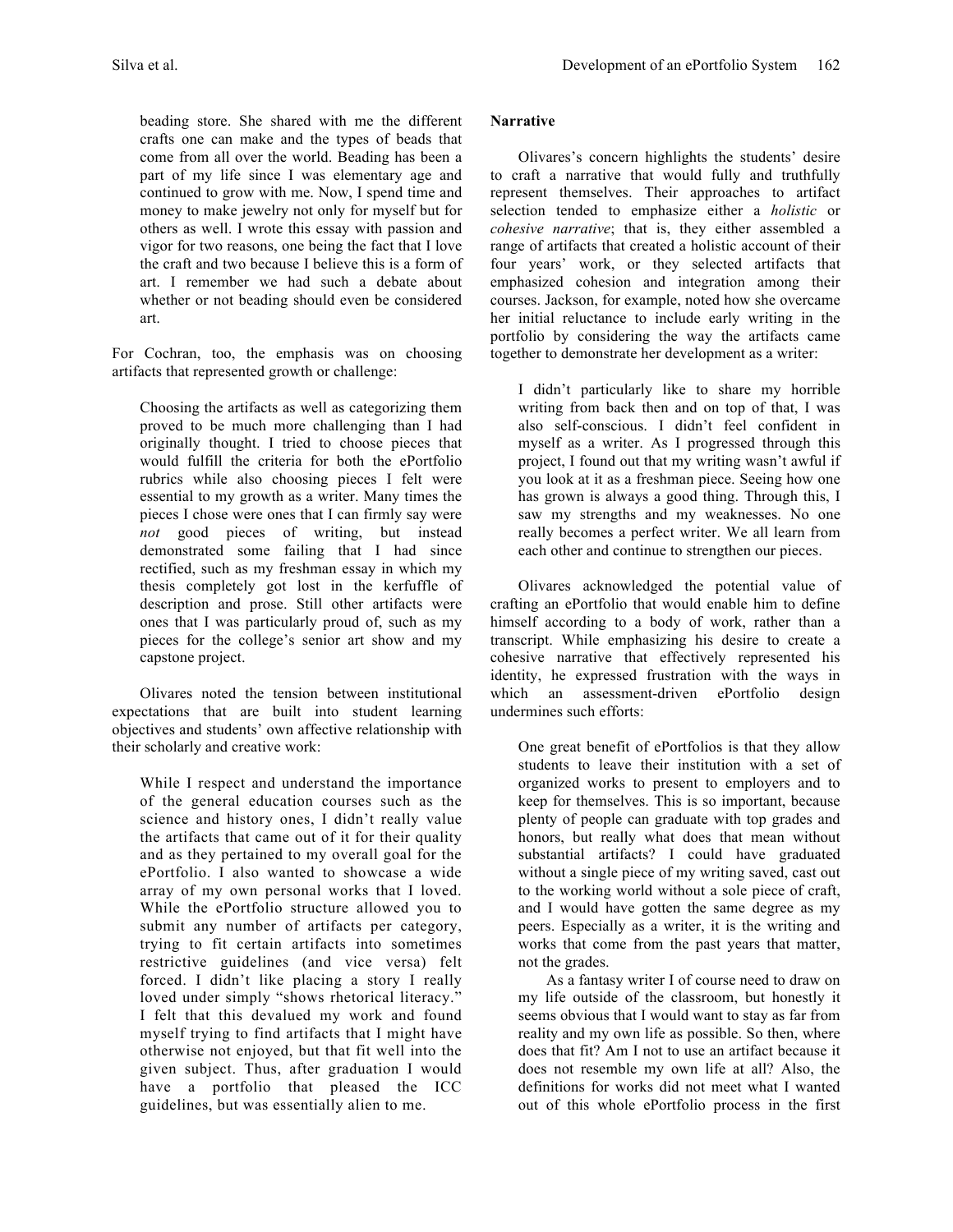place. They really took the sense of identity and personality out of the ePortfolio making process, leaving just this feeling of systemization and being a number.

Like Jackson, Cochran recognized the value of demonstrating her development as a writer. In selecting her artifacts and designing her own approach, she found she was able to construct a meaningful narrative that combined the holistic and cohesive schemes.

My own college learning experience was a slog towards proficiency rather than a leap, a slow process in which I struggled to integrate what I'd learned into my writing and into my life. Thus, it seemed to make the most sense to present my portfolio in a developmental fashion by providing writing artifacts from each year so as to show my progression. Yet I also wanted to showcase other subjects which had influenced me throughout my four years in school, such as art, German, and creative writing. To achieve this cross-disciplinary structure, I opted to create my own DRF template, which is an aspect of the TaskStream site that essentially allowed me to create my own organizational structure as opposed to using a prearranged format. Though this was probably the more complicated choice in the end, being unfamiliar with the technology, it seemed like the best option at the time.

Like Olivares, Cochran struggled with the assessment-oriented structure of the ePortfolio, noting the challenge in locating artifacts that effectively represented connections across educational experiences, but found that in the process of struggling to identify those connections, she was able to design a framework that satisfied both her own concerns and those of the institution:

Though I was able to scrounge up some old essays and lab reports, I wouldn't say that I was pleased with the finds, mostly because there was no way to show any sort of thought progression since there were no later pieces to which the reader could compare. Despite the fact that these pieces were supposed to show my integration into other areas of academia, the artifacts often felt out of place and not at all integrated into my other work, and so I decided to separate them into their own section. But this turned out to be a happy accident, for as soon as I had stuffed away those unsatisfying pieces into their own category, the other categories followed, and I was left with a design that adequately encompassed the breadth of my experience at college: Creative Arts, Analytical and Expository Writing, Integrative Writing, Outside Fields, and Reflections.

All of the students struggled with the institutionally driven SLOs, particularly the emphasis on thesis-driven writing that seems to pervade even the Writing Department's goals for its majors. As Cochran observed,

Yet even though I had managed to create categories that made sense of the flow of my college career, I still felt as though I was stretching to make some pieces fulfill the Writing Department's requirements. Most of the department's rubrics for what constitutes an exemplary piece of writing (and thus the kind of writing that should be in the ePortfolio) are catered to academic writing, but these rubrics often don't translate well to other genres, like personal essay or science fiction and fantasy. While these genres certainly have a driving idea behind them, you'd be hard-pressed to find a thesis and supporting evidence in a short story about displaced space jellyfish. This is ultimately why I decided to create my own ePortfolio structure; while the Writing major rubric covered a range of SLOs that certainly are necessary for a senior writing student, I didn't feel as if a portfolio structured around these SLOs fully encompassed the crossdisciplinary nature of *my* experience in college.

## **Reflection**

The complex concerns raised by our coauthors as they piloted the ePortfolio are echoed by faculty on our campus, as Susan Adams Delaney learned during her time as chair of the Committee on College-wide Requirements (CCR), the collegewide faculty committee charged with developing procedures and reviewing policies and courses under the new Integrative Core Curriculum. While significant design and SLO decisions had been made by the time Delaney joined CCR (by CCR and by ad hoc committees such as those Silva served on), faculty continue to raise concerns as full ICC implementation completes its second year. Many share our co-researchers' concerns regarding the conflicting goals for and ownership of the ePortfolio. As Olivares queried,

Who is this really for? Is it simply a reflection on the *institution* for them to demonstrate their own worth and study how students learn and grow? Or is it for *students* to use to organize artifacts for themselves and potential employers?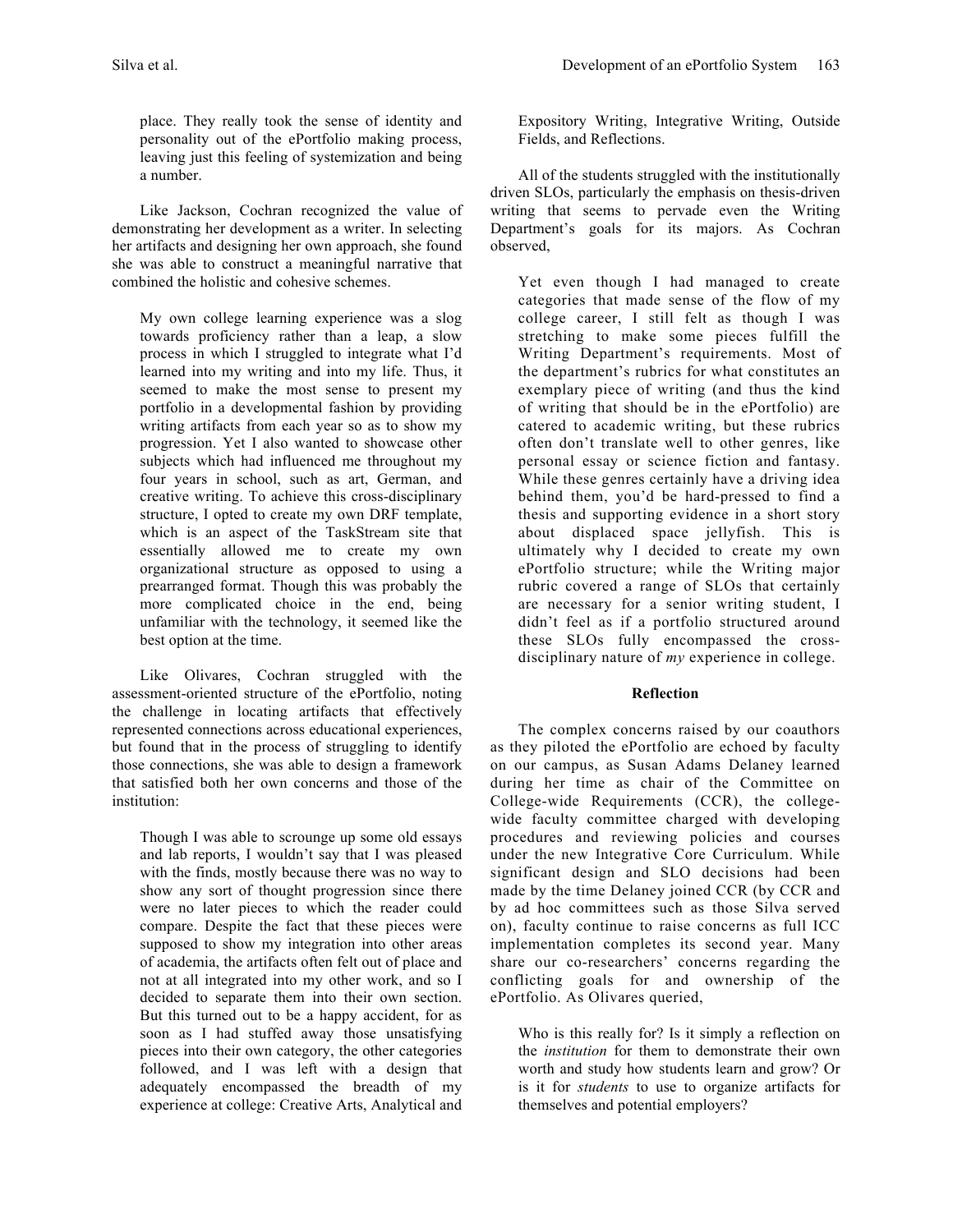Faculty likewise have raised questions about the multiple purposes for the ePortfolio, demonstrating a need for continuing conversation among all stakeholders.

In addition, our co-researchers shared concerns raised by faculty at IC and across the country regarding the impact of outcomes-based assessment on teaching and learning. Students were frustrated by the limiting nature of SLOs, which—at least as written and understood at this stage—constrain the kinds of artifacts that are valued in the ePortfolio. That is, SLOs appear to directly challenge student ownership of their learning by dictating priorities. That challenge to individual autonomy is felt by some faculty in relation to the development of courses and assignments. Faculty are, by definition, the curricular experts of any institution of higher education, charged with determining what is to be taught and how. While the emphasis on outcomes may be intended to make these decisions transparent and allow various bodies to determine whether the goals we set are being achieved and the interests of students and institutions served, many worry that outcomes-based assessment permits intrusive oversight by administrators.

Faculty, in fact, may be experiencing some of the same frustrations students express regarding assessment: that a single paper or test can never fully capture the complex process of learning. For, as faculty, drawing on their disciplinary and pedagogical expertise, design experiences that will facilitate learning, they must also craft assignments to serve as indicators of that learning—assessments. That is, faculty must craft assessable activities that will facilitate student learning *and* make that learning somehow visible. Yet, as the literature we review above makes clear, the complex messiness of learning is, at times, antithetical to the need for generalizable data. The assignments we create and which must serve as ePortfolio artifacts never fully capture the learning, serving at best as good-enough snapshots of a moment in time. Furthermore, an emphasis on assessable assignments may work to inhibit teaching and learning by shifting students' and teachers' attention away from authentic engagement to the assessments themselves.

In terms of successful ePortfolio implementation, such a shift risks turning the ePortfolio into another bureaucratic hoop to jump through, one that will be resented by students and faculty alike. As Cochran concludes, the ePortfolio should be more than "just a means of satisfying yet another checklist of requirements sent down from on-high, but a tool for analyzing your own self as a student and member of the critical world, for learning to be a discerning individual who can not only grasp scholarly ideas but implement them." As our co-researchers make clear, including students in the process of designing ePortfolio

systems—sharing the relevant literature and listening to their feedback—will only serve to ensure such systems' relevance and viability.

## **Recommendations**

Of course, the development of any assessment agenda in higher education is constrained by accreditation requirements and government policy. This is an essential point, because all rhetoric about student involvement and empowerment is imbricated in larger historical, political, and economic systems that mediate higher education. Despite these constraints, student involvement in large-scale assessment is possible and can occur at different stages and levels. Moreover, the extent of that involvement will vary across institutions depending on the institution's demographics and the political infrastructures that represent student needs and voices. The following recommendations are based on the different stages of ePortfolio implementation.

In the development of assessment-based standards, Driscoll and Wood (2007) contended, "students of all ages have important ideas about their own learning and are essential sources of learning outcomes" (p. 58). The authors reported that at CSU Monterey Bay (CSUMB), students were involved "at varied levels of developing outcomes, criteria, and standards" (Driscoll & Wood, 2007, p. 58). Consequently, students learned about outcomes by developing them and understood better the connections between curriculum, pedagogy, and assessment at the macro-level, across programs and departments, and at the micro-level, within individual courses. Student involvement also increased student buy-in of assessment-based standards. At CSUMB, students were invited to the table, figuratively speaking, to construct outcomes; however, students did not have the power to reject the idea of assessment-based standards outright, any more than faculty.

During the design phase of ePortfolio implementation, faculty and experienced students could create an advisory board to work as consultants. In our case, the ePortfolio committee was assigned a technician from TaskStream, who customized the ePortfolio template (the DRF) based on our institutional needs. Although Silva sought to represent student perspectives, a student advisory board would allow students to negotiate changes to the DRF. Regular use of polls or focus groups would be another option for gathering student input on design choices.

Once the ePortfolio is ready to be implemented, faculty and students can develop innovative ways to assign leadership roles to students. At Virginia Tech, Zaldivar et al. (2013) described how students developed a Student Management team that facilitated the selection process of artifacts for a Dietetics Education program. The students developed a list of options for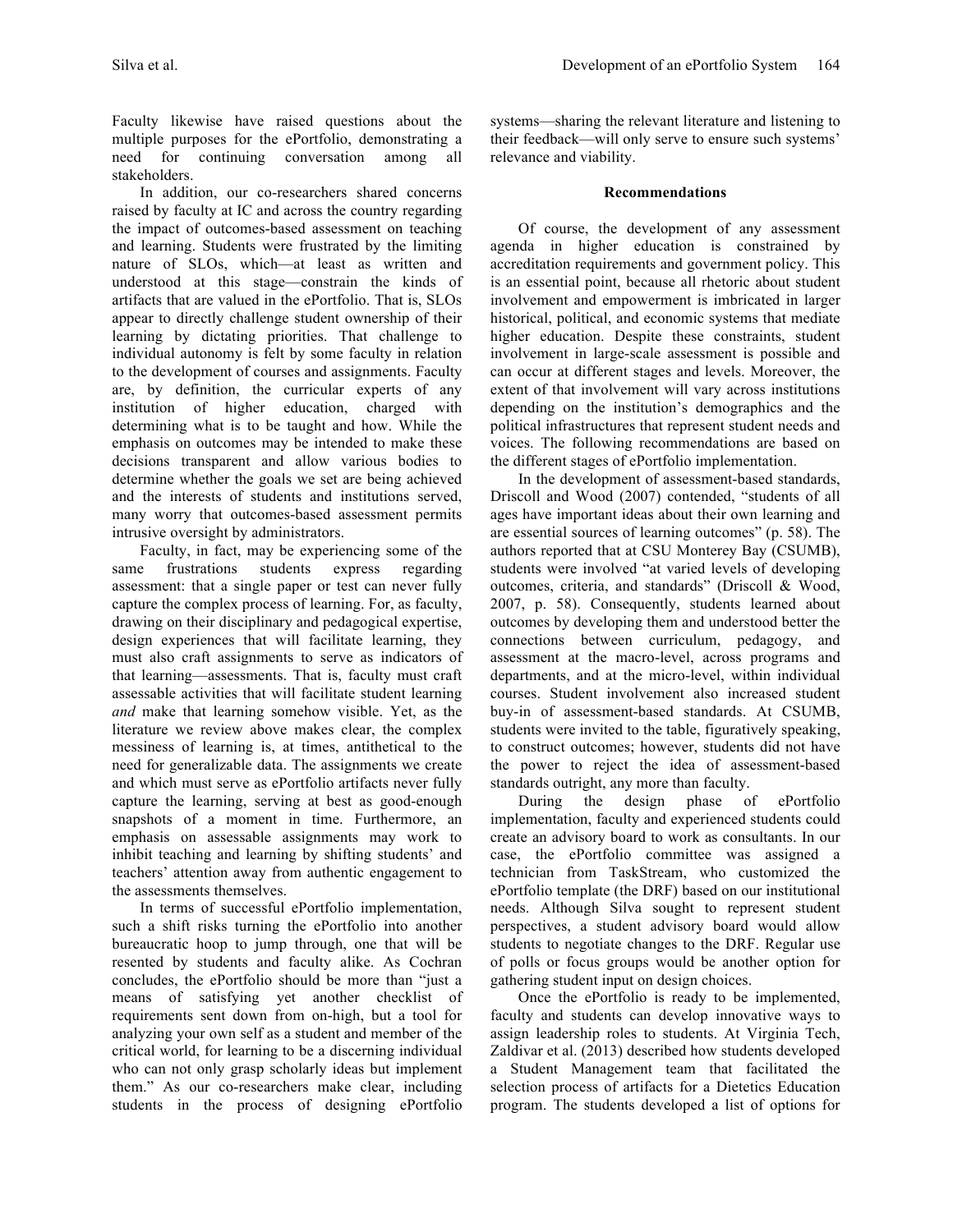peers to consider while selecting artifacts that meet one of the six learning criteria. Moreover, unlike the standardized binders used with paper-based portfolios, students focused on the design of their web portfolios to market their hard work to external audiences. Students later presented at conferences and published their findings. Zaldivar et al. (2013) also stated how students introduced a sustainable model by developing a peermentoring program to offer guidance and technological support to those who have not started or completed their portfolios. At Virginia Tech, when the English department learned that students did not care about program assessment, they created a Student ePortfolio Leadership team that was charged with recommending what English majors would need to build successful ePortfolios. In effect, the conversation is steered from program evaluation to student needs.

In addition to student-led programs and support by students and faculty, student involvement could be codified by program administrators in the form of internships, assistantships, and independent studies. As interns or research assistants, students could review the latest learning theories in ePortfolio design and pedagogy, conduct focus groups or interviews with faculty and students, conduct surveys, develop resources or tutorials, or utilize social media to interact with peers. A paid or credit-bearing position legitimizes student involvement, allowing students to facilitate folio thinking for themselves and for their peers. Whatever avenues faculty or administrators choose in order to involve students, the process must be public, transparent, and meaningful.

#### **Conclusion**

As noted previously, Joyes et al. (2010) described student ownership of the ePortfolio as a threshold concept for faculty and administrators, following Meyer and Land (2006), who defined threshold concepts as *portals*, or ways of seeing that are essential to entering particular disciplinary communities. Such portals are necessarily challenging, since they disrupt previous ways of knowing, and often represent *troublesome knowledge*, a term Meyer and Land borrowed from Perkins (1999) to describe the resistance learners may feel to counterintuitive notions. Adler-Kassner, Majewski, and Koshnick (2012) contended that identifying threshold concepts within their respective disciplines enables instructors to scaffold student learning and encourage transfer across disciplinary contexts. However, faculty should not only identify and articulate threshold concepts for the purpose of student learning, but should also identify their own threshold concepts as educators and challenge their assumptions about student involvement in institutional assessment.

For some educators and administrators, the idea of undergraduates playing an active role in policy and pedagogy is troublesome. But why? One explanation is based on Lave and Wenger's (1990) theory of situated learning. Within academia, faculty and staff are expert practitioners within this community, and students participate as novice members in the periphery. As novices become more active within the community, they move toward the center. This makes sense in nonacademic contexts in which novices move up the ranks through promotions or elections. In academia, the cultural expectation is for students to leave the community to participate as experts (or novices once again) in new communities. Thus, the idea of students making administrative or curricular decisions alongside experts of the community is unsettling to many. In paternalistic terms, the gut reaction for faculty is, "I know what's best for my students." And our intentions are genuine as we work to create learning environments that foster innovation, creativity, and student-centered learning. We demonstrate our concern for student perspectives as we poll, interview, and survey students. However, student voice-as-data versus student voice-asactive-participant represent two very different methodological approaches to student involvement. We argue that faculty and administrators should question any discomfort or reluctance to assign more authority to students in decisions related to assessment methods, policy, and pedagogy. When we take the time to include students fully in the conversation, we all benefit.

#### **References**

- Adler-Kassner, L., Majewski, J., & Koshnick, D. (2012). The value of troublesome knowledge: Transfer and threshold concepts in writing and history. *Composition Forum*, *26*. Retrieved from http://compositionforum.com/issue/ 26/troublesome-knowledge-threshold.php
- Balaban, I., Mu, E., & Divjaka, B. (2013). Development of an electronic Portfolio system success model: An information systems approach. *Computers & Education*, *60*, 396- 411. doi:10.1016/j.compedu.2012.06.013
- Barrett, H. C. (2007). Researching electronic portfolios and learner engagement: The REFLECT initiative. *Journal of Adolescent & Adult Literacy, 50*(6), 438-449. doi:10.1598/JAAL.50.6.2
- Barrett, H., & Wilkerson, J. (2004). *Conflicting paradigms in electronic portfolio approaches*. Retrieved from http://electronicportfolios.org /systems/paradigms.html
- Benezet, L. T. (1981). Governance. In A. W.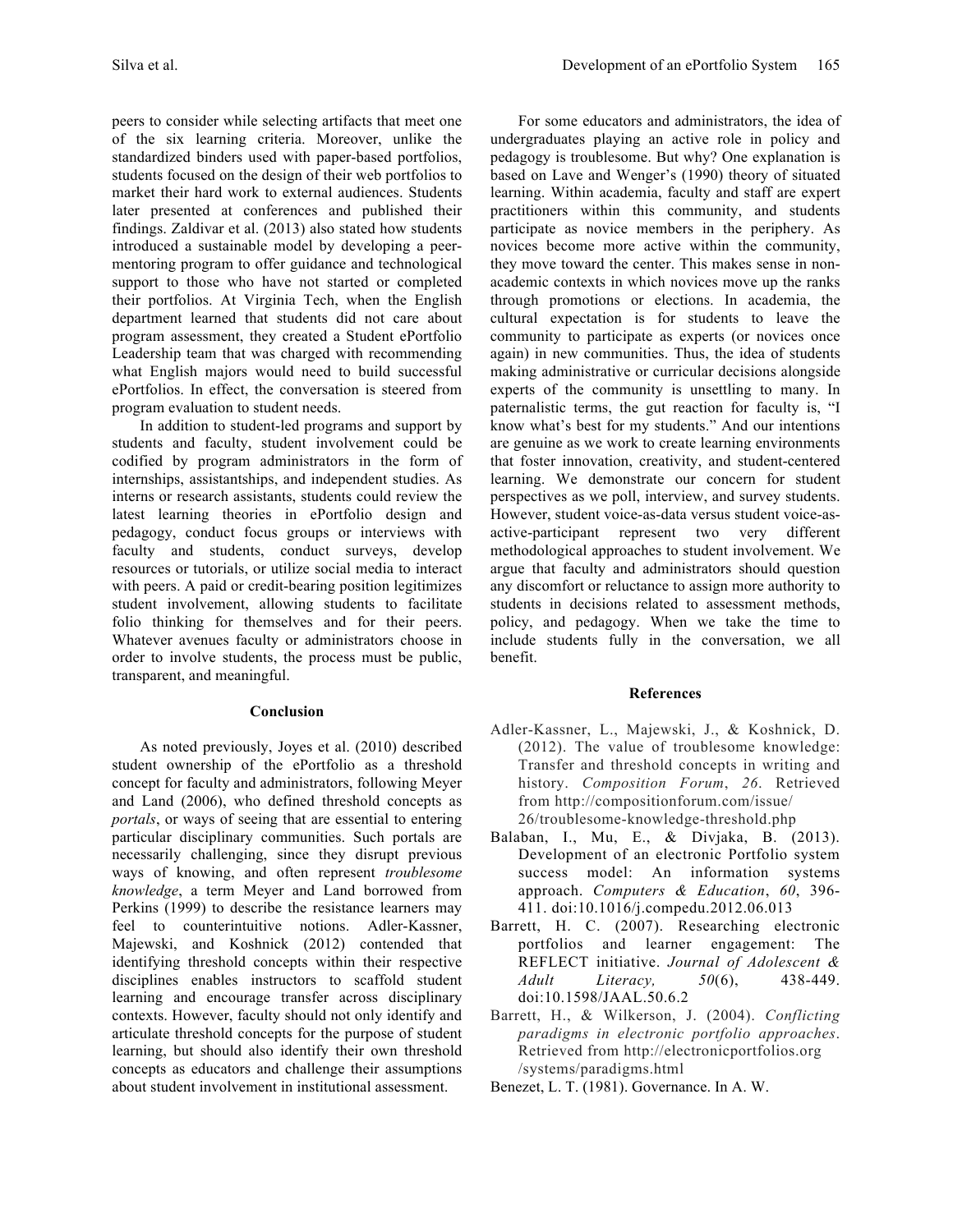- (Ed.), *The modern American college: Responding to the new realities of diverse students and a changing society* (pp. 706-720)*.* San Francisco, CA: Jossey-Bass.
- Boland, J. A. (2005). Student participation in shared governance: A means of advancing democratic values? *Tertiary Education and Management, 11*, 199-217. doi:10.1080/13583883.2005.9967147
- Cambridge, D., Cambridge, B., & Yancey, K. B. (2009). *Electronic portfolios 2.0: Emergent research on implementation.* Sterling, VA: Stylus.
- Carpenter, R., Apostel, S., & Hyndman, J. O. (2012). Developing a model for ePortfolio design: A studio approach. *International Journal of ePortfolio, 2*(2), 163-172. Retrieved from http://www.theijep.com/pdf/ijep66.pdf
- Catalyst for Learning. (n.d.). *Homepage.* Retrieved from http://c2l.mcnrc.org/
- Chen, H. L., & Mazow, C. (2002). *Electronic learning portfolios in student affairs*. Retrieved from http://www.montgomerycollege.edu/Departments/s tudevgt/onlinsts/Resources/Eportfolios%20in%20S tudent%20Affairs.pdf
- Danielewicz, J., & Elbow, P. (2009). A unilateral grading contract to improve learning and teaching. *College Composition and Communication, 61*(2), 244-268.
- Driscoll, A., & Wood, S. (2007). *Developing outcomesbased assessment for learner-centered education: A faculty introduction*. Sterling, VA: Stylus.
- European Institute for E-learning (2015). *Europortfolio*. Retrieved from http://www.eifel.org/about/europortfolio
- Eynon, B., Gambino, L., & Török, J. (2014). What difference can ePortfolio make? A field report from the Connect to Learning Project. *International Journal of ePortfolio, 4*(1), 95-114. Retrieved from http://www.theijep.com/pdf/IJEP127.pdf
- Hains-Wesson, R., Wakeling, L., & Aldred, P. (2014). A university-wide ePortfolio initiative at Federation University Australia: Software analysis, test-to-production, and evaluation phases. *International Journal of ePortfolio*, *4*(2), 143-156. Retrieved from the state of  $\sim$ http://www.theijep.com/pdf/IJEP147.pdf
- Hawes, L. C., & Trux, H. R. (1974). Student participation in the university decision-making process. *Journal of Higher Education, 45*(2), 123- 134. doi:10.2307/1980557
- Huot, B., & Williamson, M. M. (1997). Rethinking portfolios for evaluating writing: Issues of assessment and power. In K. B. Yancey & I. Weiser (Ed.), *Situating portfolios: Four perspectives* (pp. 43-56). Logan, UT: Utah State University Press.
- Inoue, A. (2005). Community-based assessment pedagogy. *Assessing Writing, 9*(3), 208-239. doi:10.1016/j.asw.2004.12.001
- Ithaca College. (n.d.). *What is integrative learning?* Retrieved from the state of the state of the state of the state of the state of the state of the state of the state of the state of the state of the state of the state of the state of the state of the state of the state of http://www.ithaca.edu/icc/what\_is\_it/
- Jensen, K. (2010). The panoptic portfolio: Reassessing power in process-oriented writing instruction. *Journal of Advanced Composition, 30*(1-2), 95- 141.
- Joyes, G., Gray, L., & Hartnell-Young, E. (2010). Effective practice with e-portfolios: How can the UK experience inform implementation. *Australasian Journal of Educational Technology, 26*(1), 15-27.
- Lave, J., & Wenger, E. (1991). *Situated learning: Legitimate peripheral participation*. New York, NY: Cambridge University Press.
- Light, T. P., Chen, H. L., & Ittelson, J. C. (2011). *Documenting learning with ePortfolios: A guide for college instructors.* Hoboken, NJ: John Wiley & Sons.
- Light, T. P., Sproule, B., & Lithgow, K. (2009). Connecting contexts and communication: Using ePortfolios for integrative learning. In D. Cambridge, B. L. Cambridge, & K. Yancey (Eds.), *Electronic portfolios 2.0: Emergent research on implementation and impact* (pp. 69-80). Sterling, VA: Stylus.
- Liu, L., Bridgeman, B., & Adler, R. M. (2012). Measuring learning outcomes in higher education: Motivation matters. *Educational Researcher, 41*(9), 352-362.
- Lizzio, A., & Wilson, K. (2013). First-year students' appraisal of assessment tasks: Implications for efficacy, engagement and performance. *Assessment & Evaluation in Higher Education*, *38*(3), 389-406. doi:10.1080/02602938.2011.637156
- Massey, D. D. (2009). Self-regulated comprehension. In S. E. Israel & G. G. Duffy (Eds.), *Handbook of research on reading comprehension* (pp. 389-399). New York, NY: Routledge.
- Menon, M. E. (2003). Student involvement in university governance: A need for negotiated educational aims? *Tertiary Education and Management, 9*(3), 233-246.
- Menon, M. E. (2005). Students' views regarding their participation in university governance: Implications for distributed leadership in higher education. *Tertiary Education and Management, 11*(2), 167-182.
- McGrath, E. (1970). *Should students share the power? A study of their role in college and university governance.* Philadelphia, PA: Temple University Press.